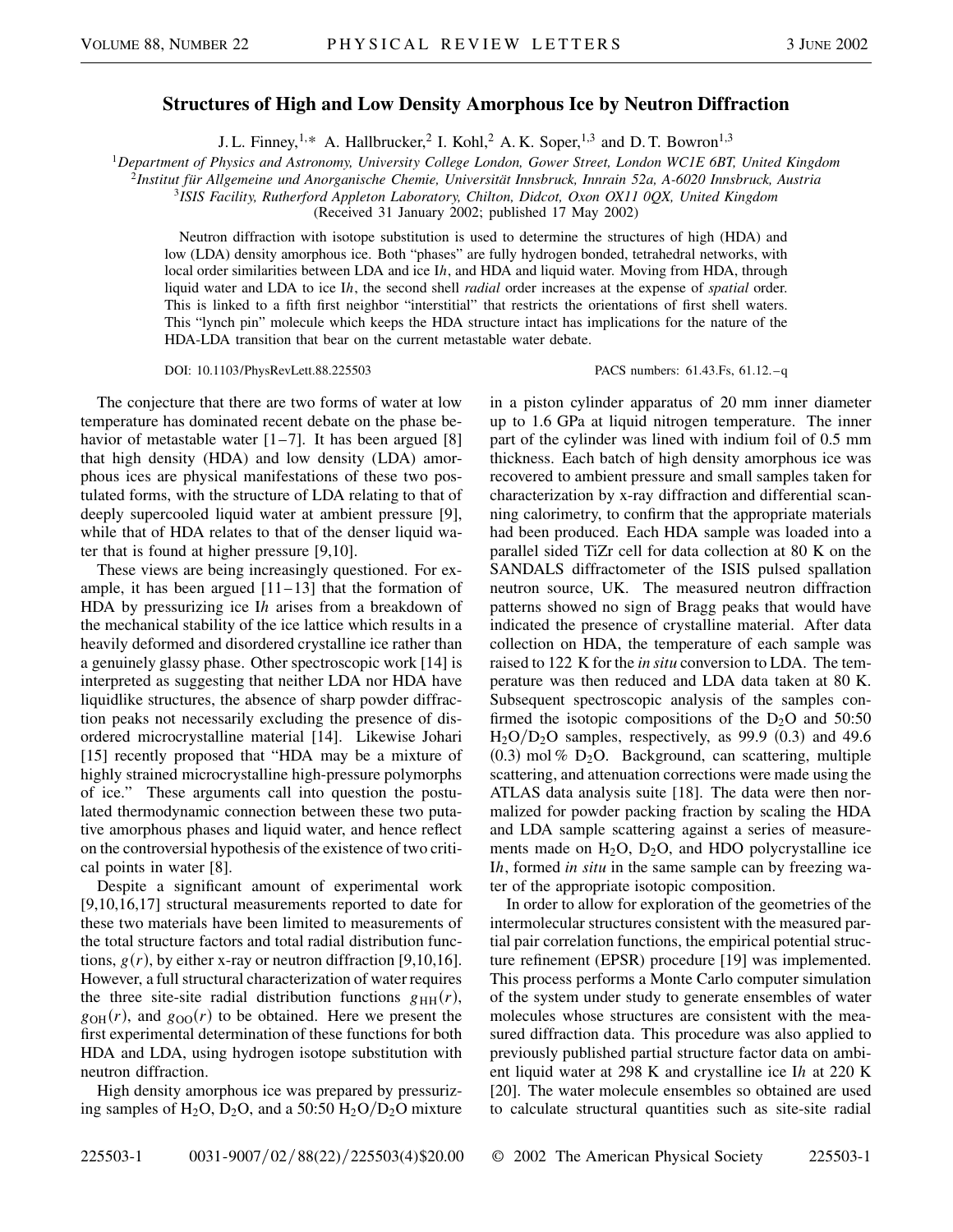distribution functions (rdfs, Fig. 1) and spatial density functions (sdfs, Fig. 2). For the respective systems, ice I*h*, water, LDA, and HDA, the atomic densities used within the structure refinements were 0.0921, 0.1002, 0.0937, and 0.1170 atoms  $A^{-3}$ . All of the tests that have been done to date using this procedure [21] indicate strongly that forcing the simulated molecular ensembles to reproduce the measured radial distribution functions is a substantial constraint on the three-body and higher-order correlation functions, and will almost certainly capture the essential topology of the local order. One example, where the robustness of the structures obtained can be seen, is a comparison of the structures determined for a dilute alcohol water solution [22,23]: two independent and differently weighted sets of isotopic substitution data on the same chemical system were both analyzed by the EPSR procedure. The resulting models are found to display the same local order.

The oxygen-oxygen (OO) rdfs for LDA and HDA in Fig. 1 show very similar features to the corresponding x-ray derived rdfs reported in Refs. [16] and [17]. The x-ray curve is effectively the OO function as x rays see hydrogen only very weakly. In contrast, neutrons are more heavily weighted towards the hydrogen correlations that are important in understanding the detailed network structures. The consistency between these earlier x-ray results and the work presented here confirms the validity of the neutron scattering corrections and data analysis proce-



FIG. 1. Intermolecular partial radial distribution functions of HDA and LDA at 80 K. For clarity, the ordinates for  $g_{OH}(r)$ and  $g_{OO}(r)$  are shifted by 2 and 4, respectively.

225503-2 225503-2

dures. Peak positions and heights are comparable between the neutron-derived  $g_{OO}(r)$  and the x-ray rdfs for the respective phases. Particularly notable is the broad second peak in the HDA OO partial distribution function, which is clearly resolved into two peaks.

The first neighbor oxygen-hydrogen (OH) coordination number obtained by integrating the OH partial rdf between 1.4 and 2.5 Å is essentially 2 (0.1) for both LDA and HDA. This is the same for liquid water and ambient pressure crystalline ice, and is evidence for full hydrogen bonding in both amorphous ice structures. Looking beyond the first neighbor peaks, the differences between the HDA and LDA partials indicate that the two structures are clearly different (Fig. 1). The intermolecular coordination numbers give interesting insight into the nature of these differences. First, for the OO data integrated between 2.3 and 3.3 Å, we find that LDA has 3.9 (0.1) nearest neighbors, a number that is consistent within the errors with that found in



FIG. 2. Spatial density functions showing the distribution of (from left to right) the first, second, and third neighbor water molecules around a central water for (bottom to top) crystalline ice at 220 K [24], LDA at 80 K, liquid water at 298 K [24], and HDA at 80 K. The contour levels  $[g(r, \Omega)]$  used are, respectively,  $(3.1, 2.1, 1.5), (2.3, 1.7, 1.2), (1.7, 1.3, 1.1), (2.1, 1.5, 1.2).$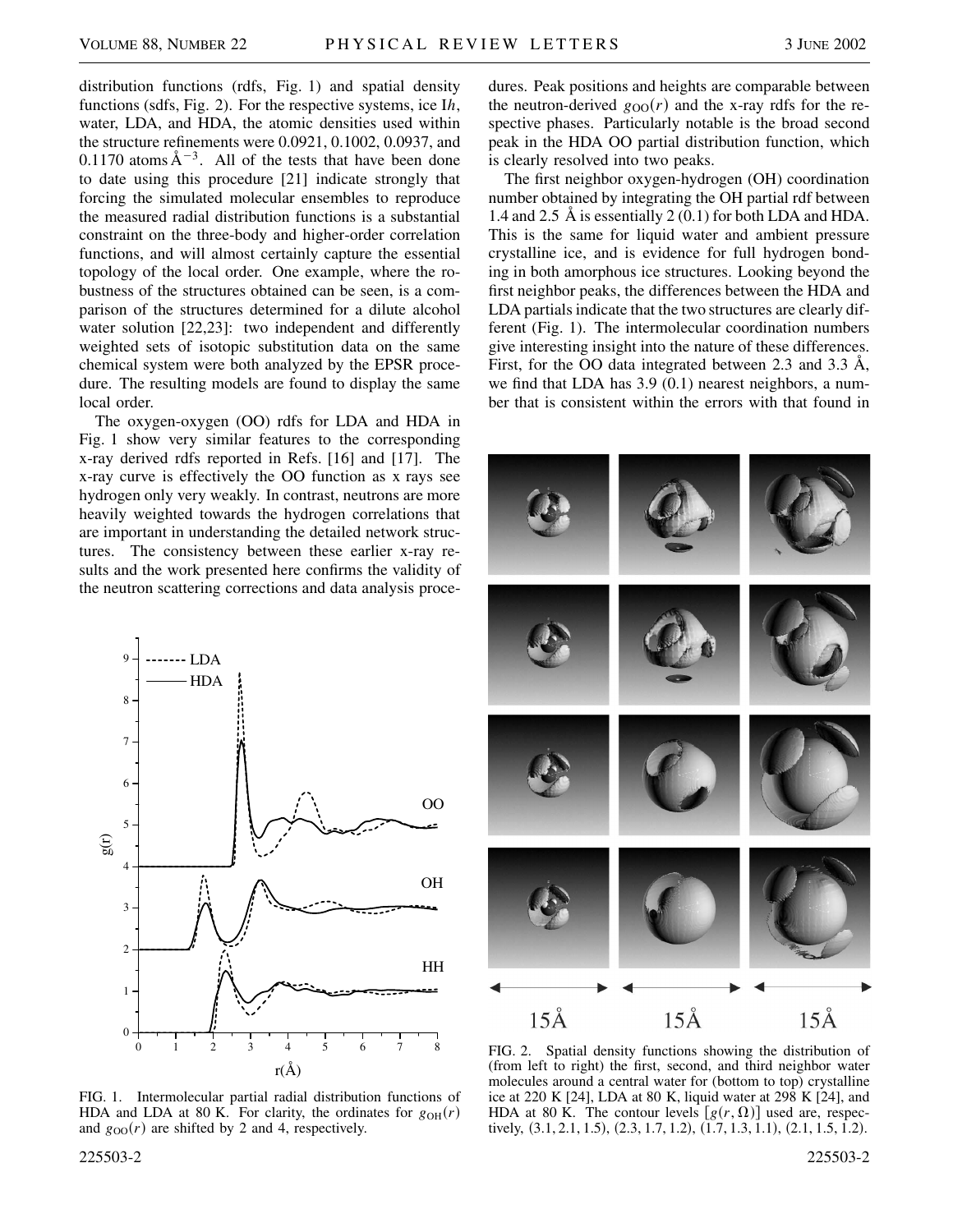crystalline ice at 220 K, 3.7 (0.1). The liquid water value of 4.3 (0.12) is known from many studies to be slightly but significantly greater than 4.0, and is thus slightly greater than for either LDA or 220 K crystalline ice I*h*. In contrast, the interestingly higher value of 5.0 (0.1) obtained for HDA signifies that an additional water molecule is present in the first neighbor shell and confirms a hypothesis put forward in earlier x-ray work [16]. This raises the interesting question of where in the first coordination shell the additional molecule is, and how it interacts with the molecule at the center of the coordination shell.

Molecular spatial density functions are the clue to locating where this extra molecule is positioned (Fig. 2). Whereas the rdfs are spherically averaged, these spatial functions give directional information about the pair correlations. For the present data on amorphous ice, water, and ice I*h*, the "normal" first coordination shell picture is seen in all four systems (left hand column of Fig. 2). The two lobes above the central water molecule indicate the location of neighboring molecules that accept hydrogen bonds from the central water. The broad lobe "beneath" the central molecule corresponds to hydrogen bonded neighbors that interact with the central molecule's lone pairs of electrons. The strong similarity of the plots indicates very similar first neighbor structures for all four forms of water, and underlines the hydrogen bonding conclusions drawn above from the OH coordination numbers. The splitting of the lone pair lobes in ice I*h* is indicative of the stronger tetrahedrality forced by the crystallinity of the system.

For HDA we note an additional close-in feature: there are two further lobes that indicate the directions in which the additional "first neighbor" water molecules approach the central molecule. As we have already noted that the first OH coordination number remains close to 2 for HDA, as in LDA, we can conclude that this additional close water molecule is not hydrogen bonded to the central water molecule. This conclusion is further supported by an examination of the orientational correlation function (not shown) between the central water and those molecules occupying this lobe. The dominant orientation of this molecule is consistent with it being hydrogen bonded only to water molecules other than the central one, as is found for similarly close nonbonded first neighbors in some of the high pressure ices [24,25].

Considering now the second shell spatial distribution functions (middle column, Fig. 2), we note a remarkable similarity between HDA and liquid water. Though spatially similar, it is important to note that the radial distance of this "lobe" is larger in liquid water than in HDA. Thus, although the HDA second shell structure bears considerable resemblance to that of liquid water at 298 K, it occurs at a shorter distance, consistent with the higher atomic density of HDA. We note further from Fig. 2 that structural similarity between HDA and liquid water is evident also in the third shell. In this context, it is interesting to recollect the speculation of Mishima *et al.* [26] that the formation of HDA could be considered as a "melting" to a liquid at

In contrast, LDA has a markedly different local structure from both HDA and liquid water at 298 K. For example, significantly different second and third neighbor OO coordination numbers indicate differences in the second and third neighbor environments. Referring to the spatial density functions (Fig. 2), two points stand out. First, the second neighbor shell for LDA (middle panel) is much more uniform than it is either in liquid water or in HDA. Second, a similar second shell diffuseness is also seen in the ice I*h* spatial density functions. This indicates that first shell hydrogen-bonded neighbors in LDA and ice I*h* are free to adopt a wider range of spatial correlations than those in HDA or ambient water. This infers that the second neighbor molecules have greater orientational freedom within the second shell, correlating with the lower atomic and molecular density of these systems.

Figure 3 shows that this change in the spatial order in the second coordination shell, as we move from HDA, through ambient liquid water and LDA to crystalline ice, is matched by a sharpening of the second neighbor peak in the OO rdf. We note that this change is correlated with the presence in the first neighbor shell of HDA (1.0 molecules on average) and liquid water (0.3 molecules on average)



FIG. 3. Oxygen-oxygen partial radial distribution functions of LDA, HDA, liquid water, and ice I*h*.